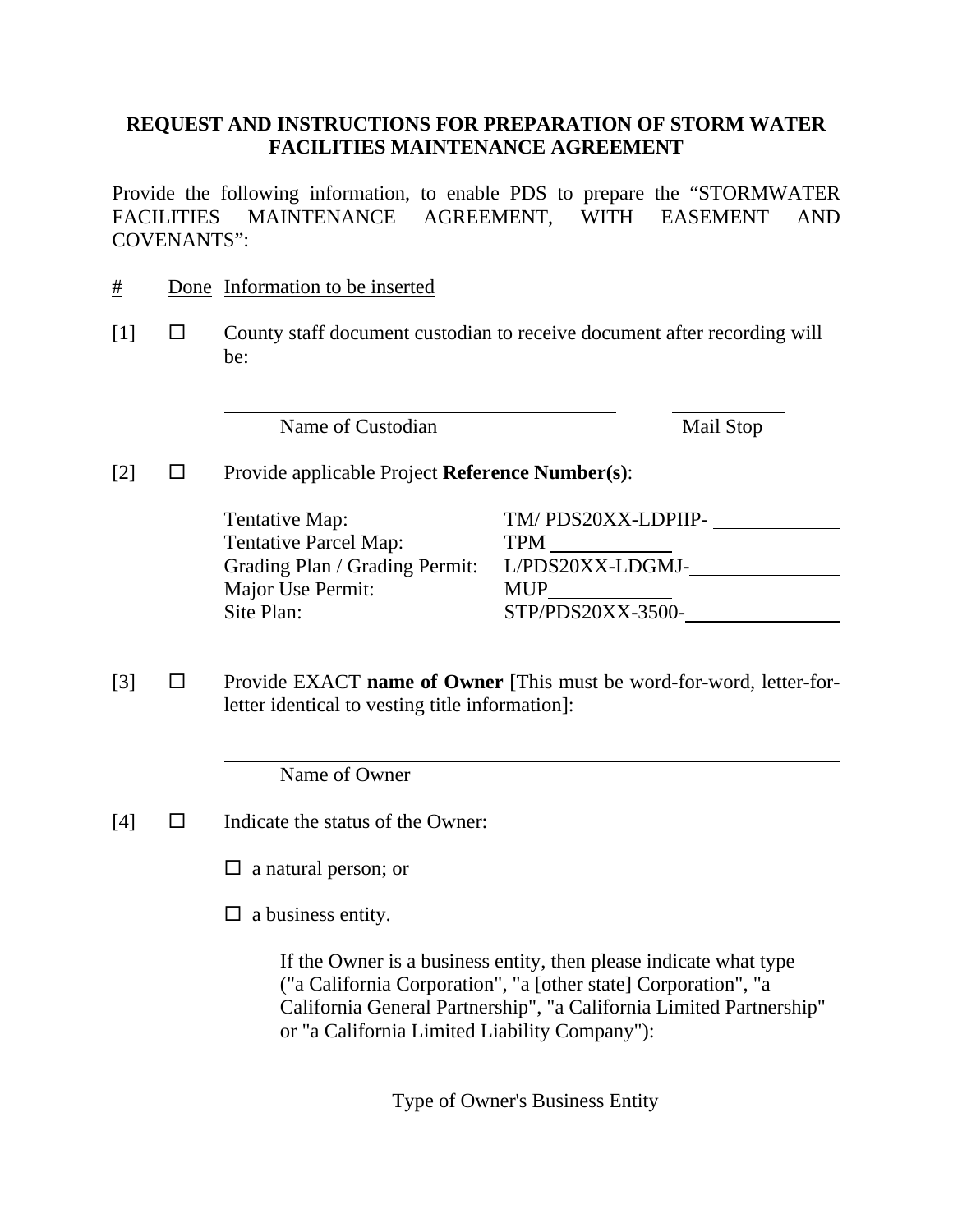| $\blacksquare$ | Create and attach an "Exhibit A", which is an accurate Legal Description of<br>the property involved in the entire project                                                                                                                             |  |
|----------------|--------------------------------------------------------------------------------------------------------------------------------------------------------------------------------------------------------------------------------------------------------|--|
| $\Box$         | Provide brief Description of Type of Project [E.g. "a 100-unit residential<br>subdivision"]:                                                                                                                                                           |  |
|                | <b>Project Description</b>                                                                                                                                                                                                                             |  |
|                | Provide official name, number and date of plan or drawing which shows the<br>BMPs in detail ["Improvement Plans", "Site Plan", "Grading Plans" etc.]:                                                                                                  |  |
|                | Plan Number<br>Type of Plan<br>Plan Date                                                                                                                                                                                                               |  |
| □              | Create and attach an "Exhibit B", using the format of Attachment 2<br>("BMP MAINTENANCE PROGRAM") as an example.                                                                                                                                       |  |
| □              | Create and attach an "Exhibit C", which shows the Project Site Vicinity;<br>the Project Site Map; and a map for each BMP and it's Drainage<br>Management Area. Samples of each of these map types are shown in Figure<br>I.11-1 through Figure I.11-4. |  |
| $\Box$         | Provide Name and Address of the person who the Owner designates as<br>his/her/its Agent for administration of the Agreement and receipt of notices:                                                                                                    |  |
|                | Name:<br><u> 1980 - Jan Samuel Barbara, martin da shekara 1980 - An tsara 1980 - An tsara 1980 - An tsara 1980 - An tsara</u>                                                                                                                          |  |
|                | Address:<br><u>and the state of the state of the state of the state of the state of the state of the state of the state of th</u>                                                                                                                      |  |
|                | Advise us whether or not the project is a Common Interest Development:                                                                                                                                                                                 |  |
|                | N <sub>0</sub><br>Yes<br>□<br>LΙ                                                                                                                                                                                                                       |  |
| ⊔              | Provide the Name $(s)$ and title $(s)$ of <b>persons who will sign</b> agreement for<br>the Owner:                                                                                                                                                     |  |
|                | Name                                                                                                                                                                                                                                                   |  |
|                | Title                                                                                                                                                                                                                                                  |  |
|                |                                                                                                                                                                                                                                                        |  |